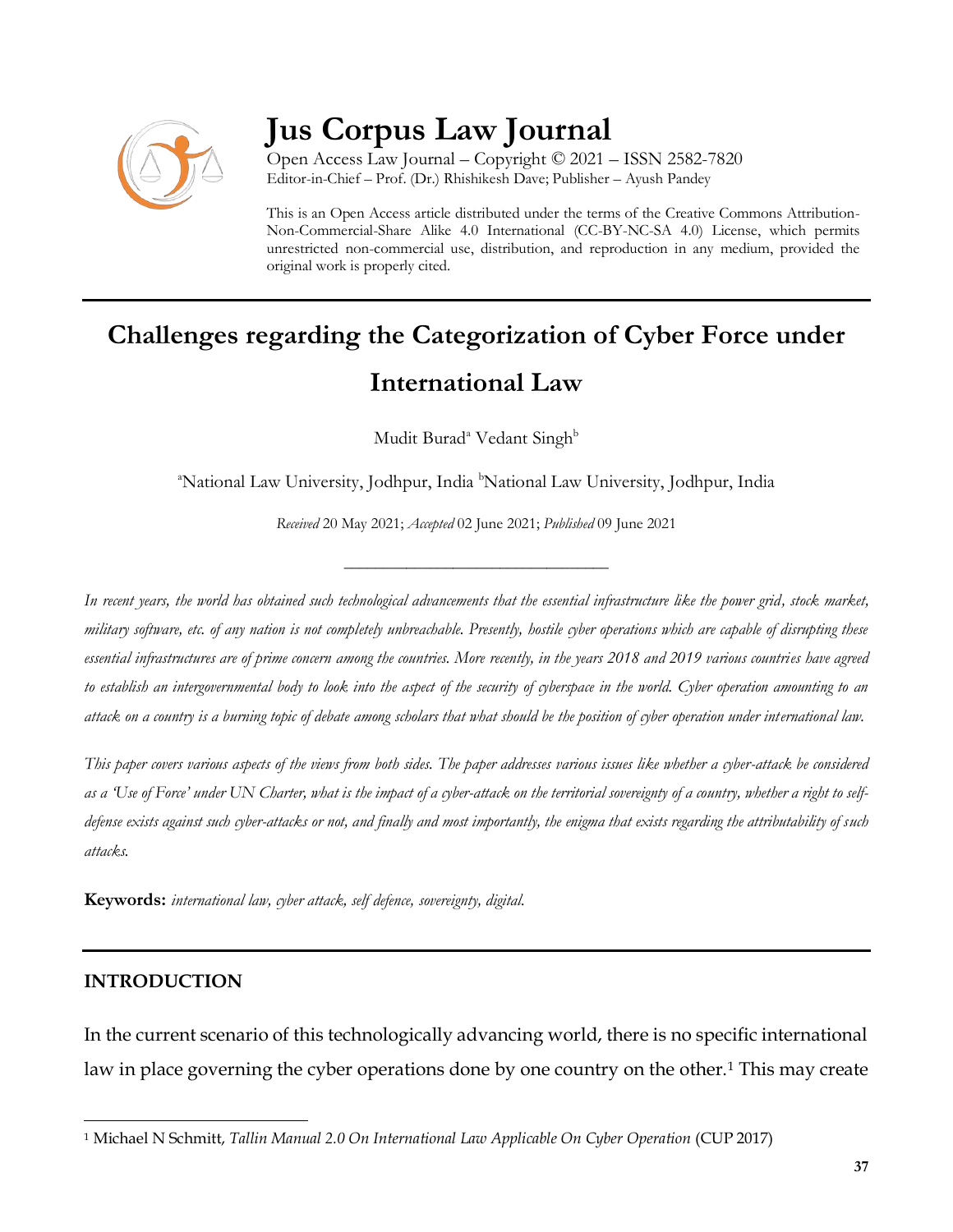a huge problem in the world community, where the probability of a full-fledged, conventional war is unlikely, and cyberspace is the most preferred mode to damage an enemy country's interests and sovereignty.

#### **CYBER ATTACKS UNDER THE UN CHARTER**

The UN Charter under its Art. 2(4) prohibits any use of force by one nation on any other nation, and this has been regarded as *jus cogens*. <sup>2</sup> The article says:

"*All Members shall refrain in their international relations from the threat or use of force against the territorial integrity or political independence of any state, or in any other manner inconsistent with the purposes of the United Nations."<sup>3</sup>*

The definition as interpreted by the ICJ as well as various authors has been segregated into three essentials i.e., **Firstly**, the conduct has to be ascribed to a state which shouldn't include any private individual or entity which neither falls within the boundaries of the convention, nor when the harm is similarly done by that of the state. **Secondly**, the conduct must constitute either a 'danger' or a 'utilisation of power'. **Lastly**, in the management of 'foreign policy,' the fear or utilisation of power must be employed.'<sup>4</sup>

Therefore, it can be seen from the Art 2(4) of the Charter does not provide a definition of 'force'.<sup>5</sup> Therefore, for defining the term ICJ has, in various instances applied the ordinary meaning test, which is a mode of interpretation under the VCLT.<sup>6</sup> Dictionary of Law,<sup>7</sup> defines force as any compulsion or threat of violence by a state to another state breaching provisions of public

<sup>2</sup> *Military and Paramilitary Activities in and against Nicaragua (Nicaragua v US)*, Merits, Judgment, 27 June 1986, ICJ Reports 1986 ('*Nicaragua*'), 187–90

<sup>3</sup> United Nations Charter 1945, art 2(4)

<sup>4</sup> Roberto Ago, 'Addendum to the eighth Report on State Responsibility' (1980) 2(1) Yearbook of the International Law Commission 44; Rein Müllerson, '*Jus ad Bellum*: Plus Ça Change (Le Monde) Plus C'Est la Meme Chose (Le Droit)?' (2002) 7 Journal of Conflict and Security Law 169; Natalino Ronzitti, *Diritto internazionale dei conflitti armati* (4th edn, Torino: Giappichelli 2011) 33

<sup>5</sup> Sir Franklin Berman, 'The UN Charter And The Use Of Force' (2006) 10 SYBIL 9–17

<sup>6</sup> Vienna Convention on Law of Treaties, art 31(1); Stefan Kadelbach, *Interpretation of the Charter, The Charter of the United Nations- A Commentary* (3rd edition, Vol I, OUP 2012) 75

<sup>7</sup> Jonathan Law and Elizabeth A Martin, *Dictionary of Law-Oxford Reference* (7th ed, OUP 2014)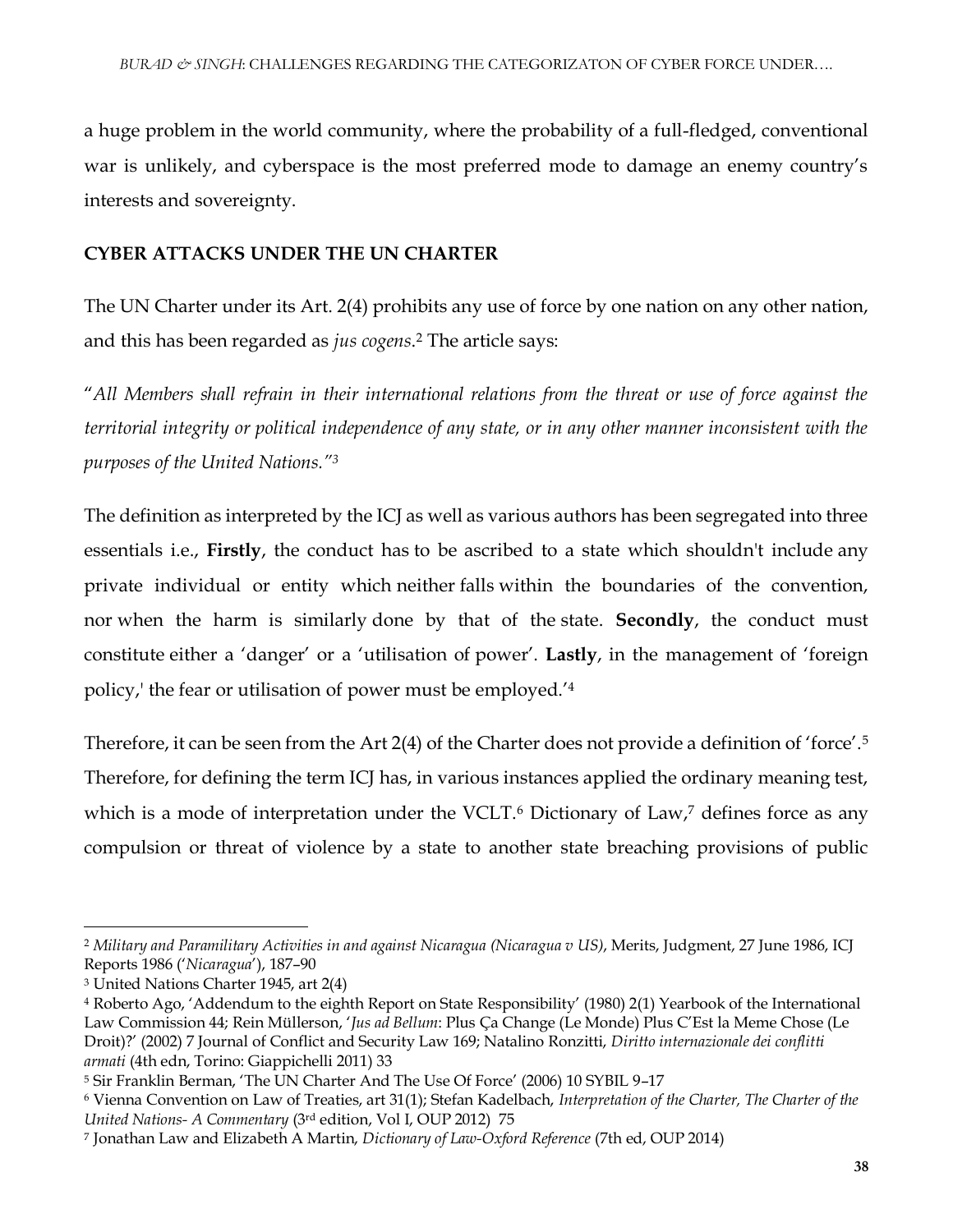international law, further, according to Law Lexicon, $8$  force is exercised when by an act of one, another country is compelled or pressurized to give up its sovereignty in decision making. Therefore, after looking at the meaning in these three widely used law dictionaries, we can safely say that 'force' is broad enough to include not only **armed force**<sup>9</sup> but even intangible force such as a **cyber-attack**. 10

Tallinn Manual<sup>11</sup> is currently the most appropriate source to understand the law regarding cyber-attacks.<sup>12</sup> Going with what's written in rule 32, peacetime cyber espionage is not in violation of international law *per se* but the method of doing so maybe.<sup>13</sup> Cyber espionage, according to the manual isn't fixed to the limited use of cyber capacities, but extends to any act that puts any other nation in a position of confusion and threat.<sup>14</sup> Therefore, any act of cyber espionage or attack that comes under the plain meaning of force then, that can be considered as 'Use of Force' under Article 2(4).<sup>15</sup>

#### **CUSTOMARY INTERNATIONAL LAW (CIL) REGARDING CYBER-ATTACKS**

The customs acc. to Art. 38 of VCLT,<sup>16</sup> rule that *it should constitute evidence of a general practice accepted as law*. <sup>17</sup> There are the **material facts** i.e., the actual practice of states, and the **psychological** or subjective belief that the practice is 'law'.<sup>18</sup> Something similar happened earlier in the ICJ in the *Libya/Malta* case,<sup>19</sup> that the content of present worldwide legal standards must be sought mainly in the governments' existing practise and their opinions.<sup>20</sup> The CIL that is

 $\overline{a}$ <sup>8</sup> JJS Wharton , *Law Lexicon or Dictionary of Jurisprudence* (OUP 1987)

<sup>9</sup> B Simma, *The Charter of the United Nations (Commentary)* (3rd edn, Vol I, OUP)

<sup>10</sup> Daniel B Silver, 'Computer Network Attack as a Use of Force under Article 2 (4) of UN Charter' (2002) 76 International law Studies 92,93

<sup>11</sup> *Tallinn Manual* was written at the invitation of the Tallinn-based NATO Cooperative Cyber Defence Centre of Excellence by an international group of approximately twenty experts

<sup>12</sup> *Supra* Note 1

<sup>13</sup> *Ibid* 168

<sup>14</sup> *Ibid*

<sup>15</sup> Vienna Convention on Law of Treaties, art 31(3)(b)

<sup>16</sup> Vienna Convention on Law of Treaties, Vol 1155, 1-18232

<sup>17</sup> Malcolm N Shaw, *International Law* (5th edn) 70

<sup>18</sup> *Ibid*

<sup>19</sup> [1985] ICJ Rep 13; ICGJ 118 (ICJ 1985) (OUP reference)

<sup>20</sup> ICJ Reports, 1985, 13, 29; 81 ILR, 239; Also, the Advisory Opinion on the *Legality of the Threat or Use of Nuclear Weapons,* ICJ Reports, 1996, 226, 253; 110 ILR 163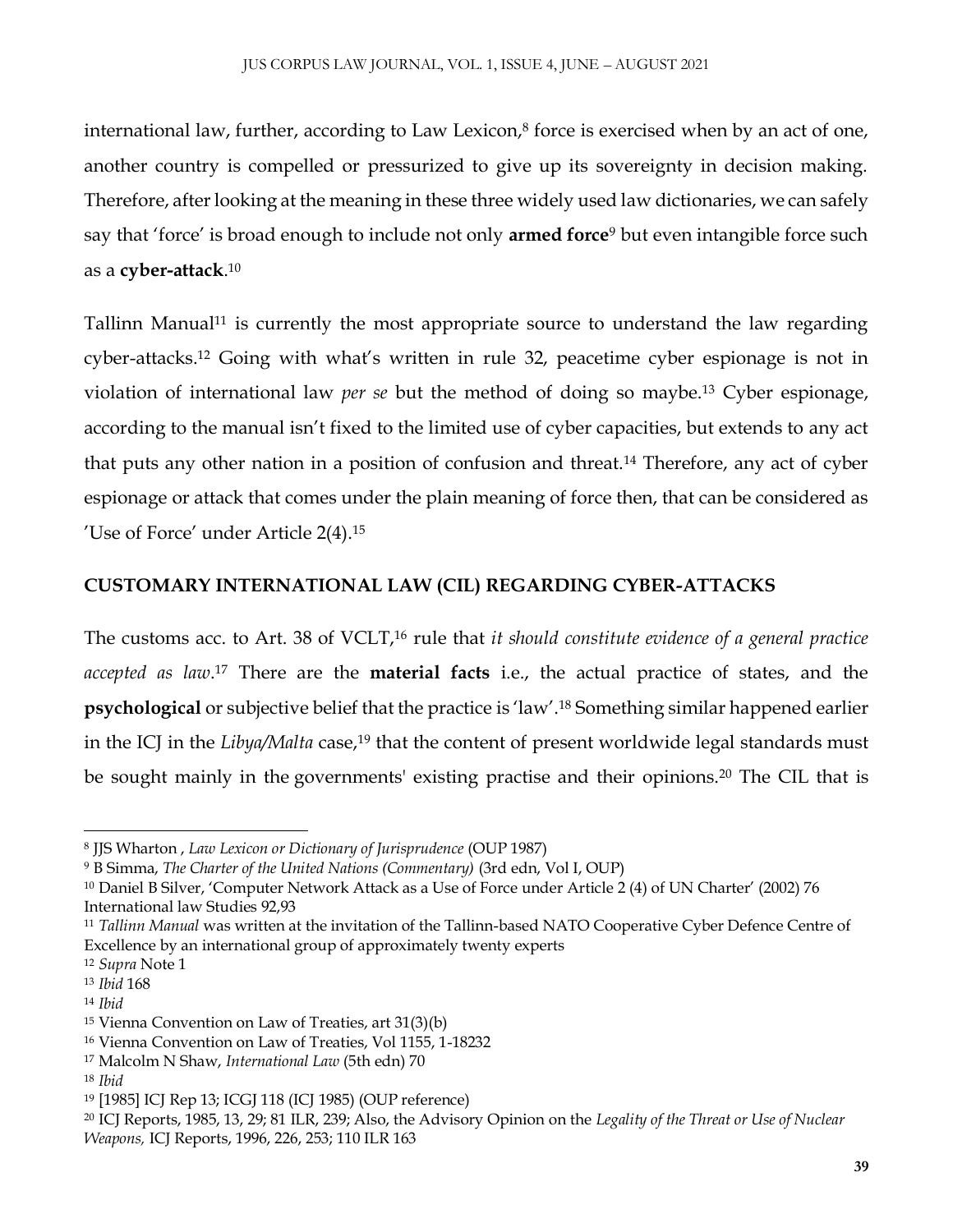prevailing conditions related to the use of power defines that any attack may be qualified as a 'use of force' when they produce **effects** that damage civilian property,<sup>21</sup> harm the health of individuals,<sup>22</sup> or jeopardize the security of a state. 23

This **effect-based approach** has been followed by ICJ in *Nicaragua,<sup>24</sup>* where it held that any aggression would constitute a use of force if *its scale and effect are similar to that of regular use of force.*<sup>25</sup> Under this approach, for example, a A cyber-attack conducted vs a government's stock market that disrupted the nation's essential industries can be titled as a consideration of utilising force.<sup>26</sup> The cases of the Court in *Nicaragua*, <sup>27</sup> *Armed Activities,*<sup>28</sup> and *Oil Platforms*<sup>29</sup> are read as those with laying down the doctrine of "accumulation of events." Tom Ruys (a famous scholar cited by ICJ at numerous stances), $30$  presents a concrete explanation to the doctrine stating that the doctrine comes into effect when consecutive attacks occur.

According to the said philosophy, occurrences such as this one would otherwise be considered "less serious" applications of force & these would become "uses of force" when they are part of a "continuing, overarching plan of action."<sup>31</sup> Therefore, in the context of cyber-attack, the overall effect is to be taken into consideration. **The attacks which exclusively target computer systems and result merely in the elimination of data of private organizations, private individuals and** 

<sup>21</sup> Russell Buchan, 'Cyber-attacks: Unlawful Uses of Force or prohibited interventions?' (2012) 17 Journal of Conflict and Security Law 212; Heather Harrison Dennis, *Cyber Warfare and the Laws of War* (CUP 2012) 74

<sup>22</sup> "Basic rules of the Geneva Conventions and their Additional Protocols", Additional Protocol I, Part IV, Geneva Convention relative to the protection of civilian persons in time of war (Convention IV of 12 August 1949) <sup>23</sup> *Ibid*

<sup>24</sup> *Military and Paramilitary Activities in and against Nicaragua (Nicaragua v United States of America),* Judgment, I C J Reports 1986 at paras 188–190 and Report of the International Law Commission on the Work of Its Eighteenth Session, UN Doc A/6309/Rev1 (1966), <sup>195</sup>

<sup>25</sup> *Ibid*

<sup>26</sup> Michael N Schmitt, 'Wired Warfare: Computer Network Attack and Jus in Bello' (2002) 84 INT'L COMM OF THE RED CROSS 365, 377

<sup>27</sup> *Military and Paramilitary Activities in and Against Nicaragua (Nicar v US)* 1986 ICJ 14

<sup>28</sup> *Armed Activities on the Territory of the Congo (Dem Rep Congo v Uganda)* 2005 ICJ 116, ¶ 24

<sup>29</sup> *US v Iran* 1980 ICJ 3, 36 ¶76

<sup>30</sup> Tom Ruys, 'Use Of Force' And Article 51 Of The Un Charter: Evolutions In Customary Law And Practice' (2010) 134 GRILI

<sup>31</sup> *Ibid*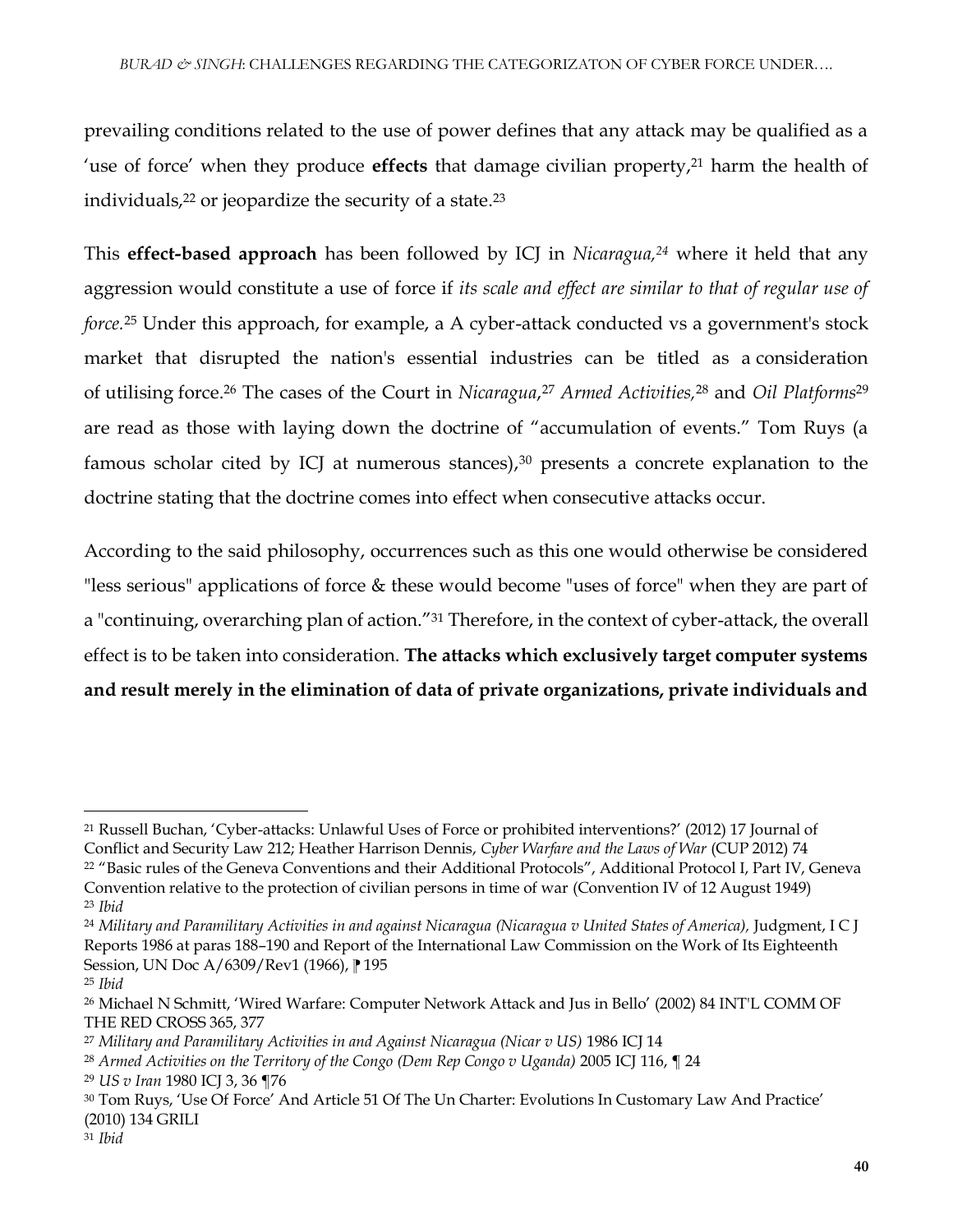### **merely disrupt the economic activities, then, the force should not be regarded as use of force under Article 2(4).**<sup>32</sup>

Further, the concept of **Instant Custom** can be applied by the people supporting the view that cyber operation doesn't constitute such an utitlisation of power. Instant Custom, as explained by *Bin Cheng*, <sup>33</sup> arises when the first incident concerning an act occurs, and a lot of reaction of the international community is experienced.<sup>34</sup> He, in such a situation, advocates that repetition of an act is not at all necessary for the formation of *opinio juris*. 35

Following this, the first incident regarding a cyber-attack occurred in 2007, when a cyber-attack originating from institutions in Russia launched on Estonia and the international community never condemned this as a use of force.<sup>36</sup> Therefore, an Instant Customary International Law can be said to arise from this incident clearing the stance *that cyber-attacks don't come under such use.*

Today, in this technologically changing world the level of threat to each country is not just limited to conventional attacks, but also to intangible means like that of software attacks, which can create damage comparable to a conventional attack. Also, now every countries' economic, social as well as political aspect is connected to technology or its software, and an attack on a country's software would mean an attack on all three aspects of that nation. Therefore, we would endorse the latter view, which is a modern view that a cyber-attack would and should be considered under 'Use of Force' under Article 2(4) of the UN Charter.

## **CYBER ATTACKS AND THEIR IMPACT ON TERRITORIAL SOVEREIGNTY OF A COUNTRY**

<sup>32</sup> Tom Farer, 'Political and Economic Coercion in Contemporary International Law' (1985) 79 AM J INT'L L 405, 411

<sup>33</sup> 'UCL Laws pays tribute to Professor Bin Cheng' (*UCL*, 24 October 2019)

[<sup>&</sup>lt;https://www.ucl.ac.uk/laws/news/2019/oct/ucl-laws-pays-tribute-professor-bin-cheng>](https://www.ucl.ac.uk/laws/news/2019/oct/ucl-laws-pays-tribute-professor-bin-cheng) accessed 16 May 2021

<sup>34</sup> Cheng, United Nations Resolutions

<sup>35</sup> Malcolm N Shaw, *International Law* (6th edn, 1947) 78

<sup>36</sup> Scott Shackelford, 'From Nuclear War to Net War' (2009) 27 Berkeley J Int'l L 192, 209-10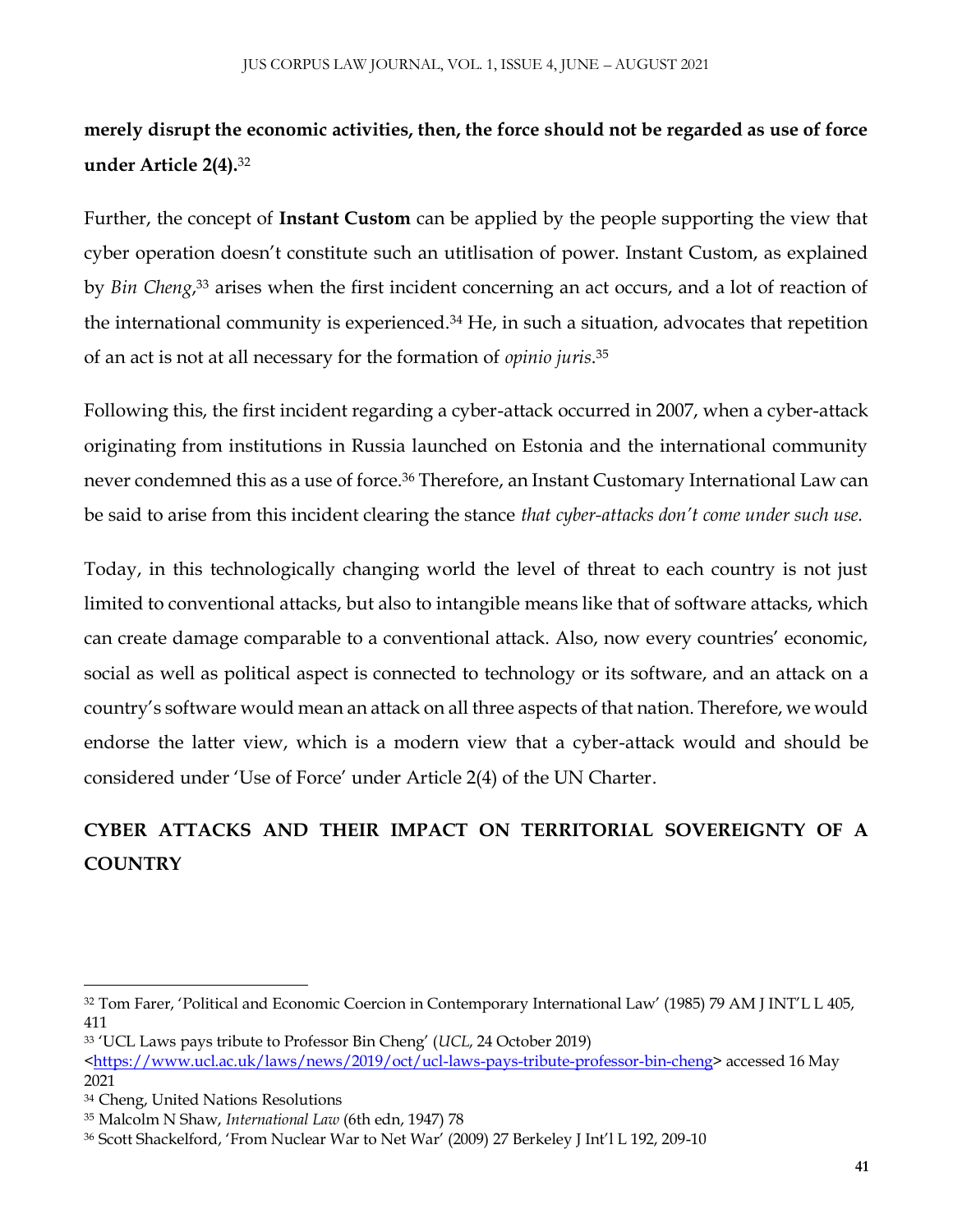This is the most important issue regarding the effects of a cyber-attack because the international community is still divided on this as to whether to adopt the conventional approach towards territorial sovereignty or to change it with changing times.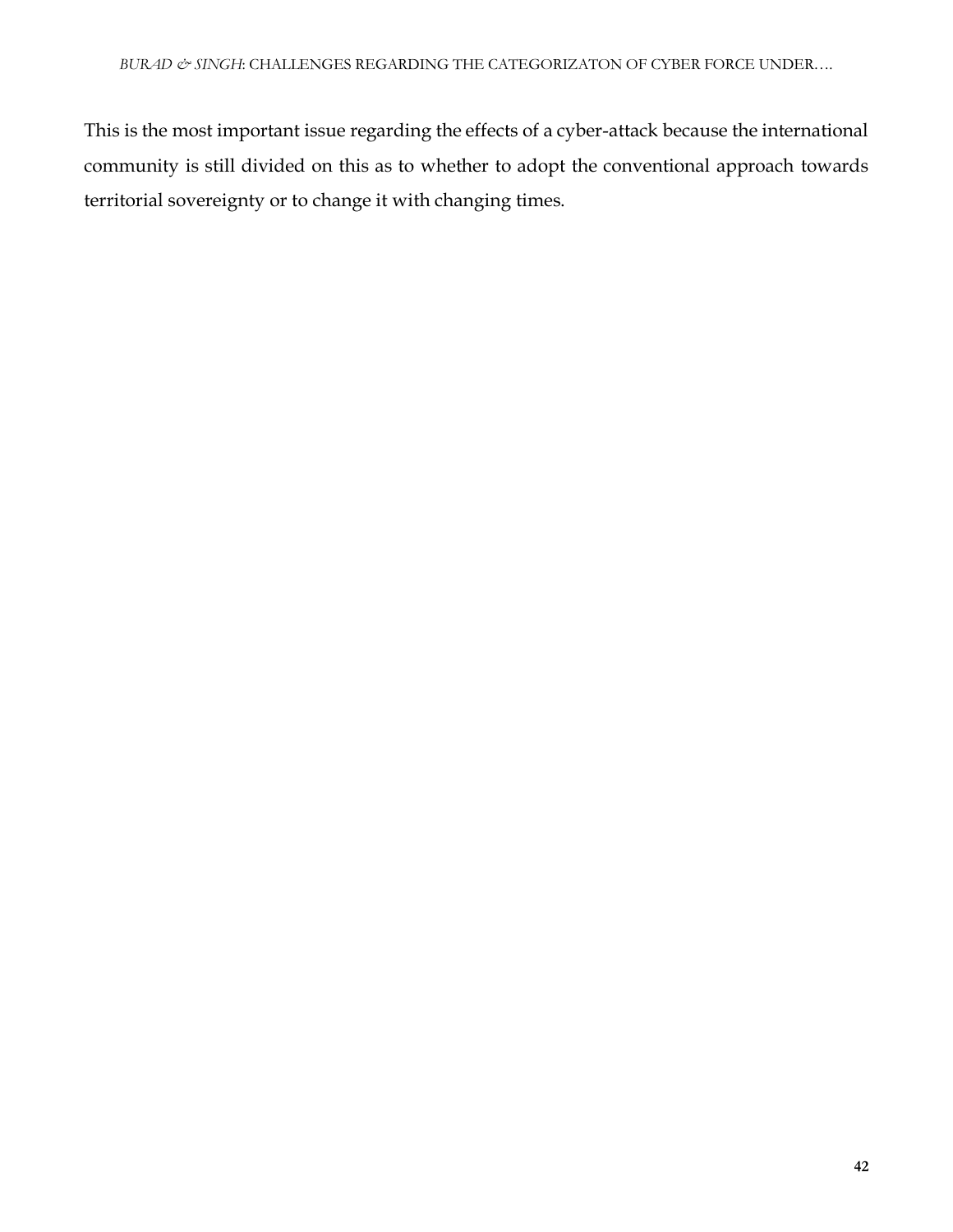#### **Conventional Approach**

State is a central discussion point when it comes to talking about the internationally set legal standards across the world.<sup>37</sup> It becomes necessary to understand the legal position regarding the term '*territory*' *as the fundamental concept of territorial sovereignty* relates to the **territory of a state**. The territory has been defined as a physical, geographical part of a country that can be located on the map.<sup>38</sup> Territorial sovereignty in general means controls over a specific territory by a nation-state.<sup>39</sup> The exercise of its territorial sovereignty by a state can be done within its boundary only.<sup>40</sup> And, the boundary of a state can be defined as a fictional line that demarcates the territorial expansion of some particular region and the nation as a whole.<sup>41</sup>

From the ICJ judgments as well as the opinions prevailing regarding the idea of territory and territorial sovereignty, it can be said that cyber-attacks cannot violate the Territorial Sovereignty of a State because **it does not destroy or affect the geographical location held by a particular country rather, it just hampers the functioning of the state through affecting its cyberspace** i.e., telecommunications, destruction of sensitive data, infecting the cyberspace with a malware.

#### **Modern Approach**

In the continuously developing, evolving and technologically advancing world, there's a widespread consensus over the principle of territorial sovereignty that a state must possess power over the territories it controls.<sup>42</sup> "*Sovereignty in relation to states signifies independence. Independence in regard to the portion of the globe is the right exercise therein, to the exclusivity of any other States, the function of a State*."<sup>43</sup> Further, sovereignty ordinarily is been defined as having

<sup>37</sup> Malcolm N Shaw, 1947-International Law (6th edn, 1947) 487

<sup>38</sup> Bryan A Garner (ed), *Black's Law Dictionary* (9th edn, St Paul MN: Thomson West, 2009) 717

<sup>39</sup> Oppenheim, 1 *International Law* (R J Jennings and A D Watts eds, 9th edn, London 1992) 563

<sup>40</sup> *Ibid*

<sup>41</sup> Robert Bledsoe and Boleslaw Boczek, *International Law Dictionery* (Santa Barbara Califf 1987) 143

<sup>42</sup> *The Lotus*, PCIJ Ser A, No 10, at 18 *et seq* (1927); *Free Zones of Upper Savoy and Gex Case,* PCIJ Ser A/B, No 46, 166 *et seq* (1932)

<sup>43</sup> 2 RIAA 829, 838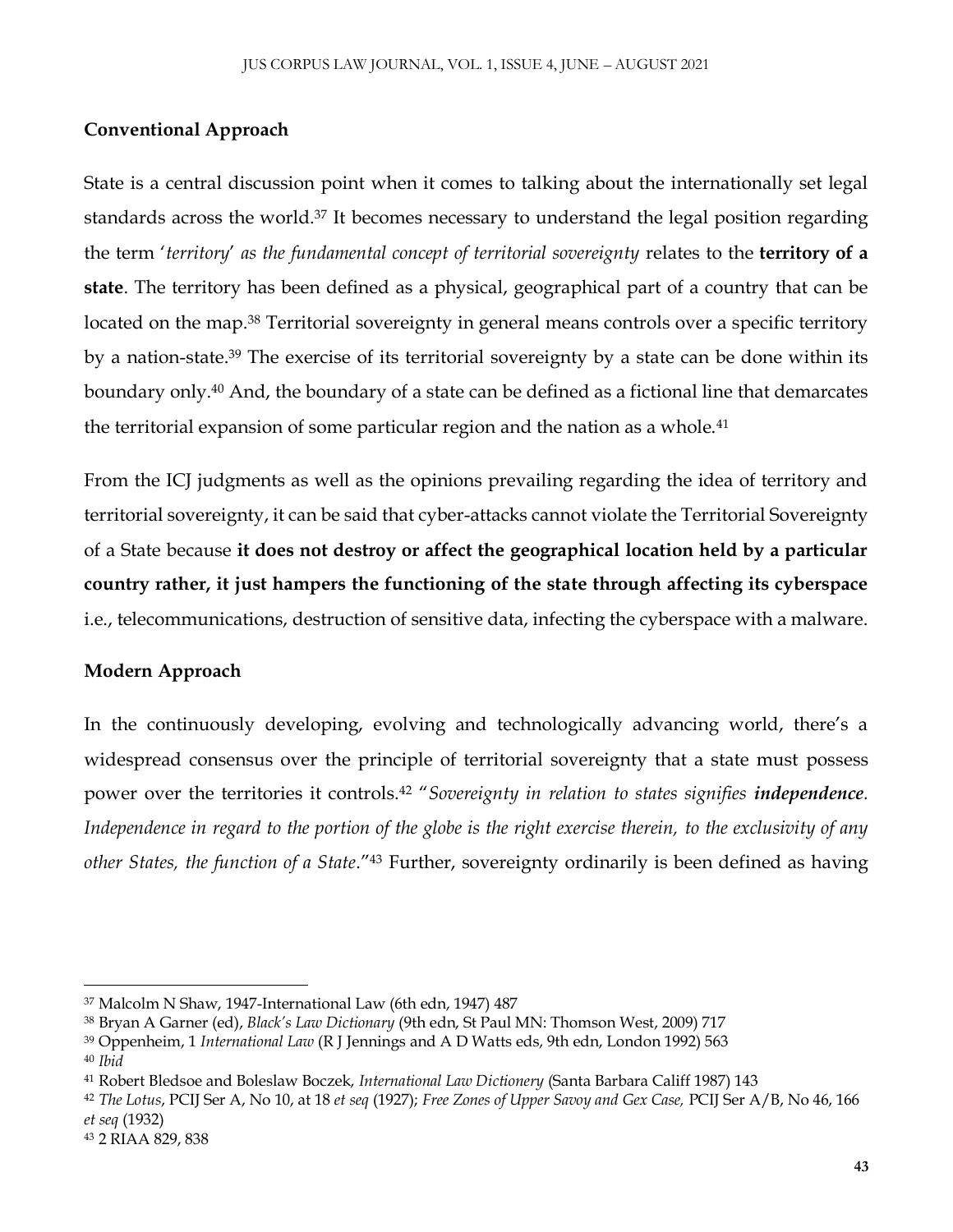sole authority without anyone's interference.<sup>44</sup> The territorial sovereignty principle protects a State from being interfered in any form by any other State.<sup>45</sup>

It may be argued that territorial sovereignty is applicable only on the physical geographical territory which can be located on the globe. But what they fail to acknowledge is the fact that cyberspace can be considered in the category of telecommunications, and the legal framework for the telecommunications industry is been given by a lot of INTELSATs which are namely the International Telecommunication Satellite agreements which enable each country to establish their control over their telecommunication systems.<sup>46</sup> A state who is willing to set up a new or control over an existing satellite television broadcasting can do so by notifying the International Telecommunications Union.<sup>47</sup> Therefore, if we apply the concept of sovereignty discussed prior, then it can be fairly concluded that a particular country does have control over its telecommunications or cyberspace, it must be considered as a part of the territorial sovereignty of a country.

Including the internet, telecommunication, computer systems, etc., cyberspace is considered to be an area within the world of information.<sup>48</sup> Although, legally cyberspace is considered to be res communis omnium.<sup>49</sup> Notwithstanding the accurate designation of 'virtual worlds as being such' as just a res communis omnium, Government experience demonstrates that digital world, but furthermore: elements thereon, isn't really exempt to sovereignty and jurisdictional challenges and their use.<sup>50</sup> Governments have uptil now and even from hereon and will strive to wield their penal authority over cyberattacks.<sup>51</sup>

<sup>50</sup> Buchan (n 22) 10

<sup>44</sup> Bryan A Garner (ed), *Black's Law Dictionary* (9th edn, St Paul MN: Thomson West, 2009) <sup>45</sup> *Ibid*

<sup>46</sup> JM Smiths, *Legal Aspects of Implementing International Telecommunications Link* **(**Dordrecht 1992)

<sup>47</sup> 'Resolutions adopted by the General Assembly at its 37th session' (*Dag Hamrraskjold Library*)

[<sup>&</sup>lt;https://research.un.org/en/docs/ga/quick/regular/37>](https://research.un.org/en/docs/ga/quick/regular/37) accessed 17 May 2021

<sup>48</sup> Arie J Schaap, 'Cyberwarfare Operations: Development and Use under International law' (2009) 64 AFLR 121, 126

<sup>49 &#</sup>x27;Strategy for Operating in Cyberspace' (*US Department of Defense*) <http://www.defense.gov/ [news/d20110714cyber.pdf>](http://www.defense.gov/%20news/d20110714cyber.pdf) accessed 17 May 2021

<sup>51</sup> Council of Europe Convention on Cybercrime of 23 November 2001, ETS No185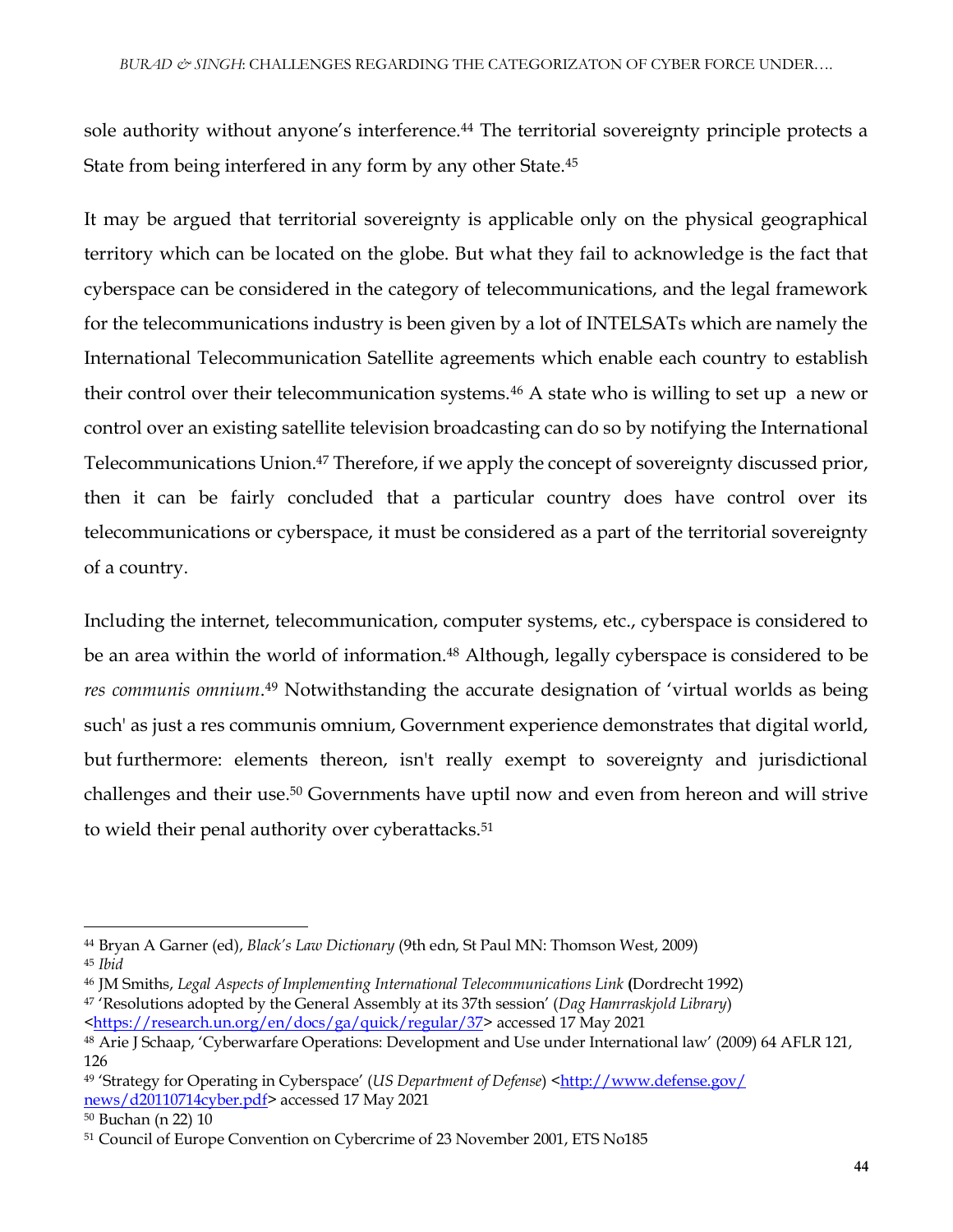Further, various kinds of attacks or other violent actions in the genre of cyberattacks in the cyberspace region of the U.S. is considered to be a cyber-attack according to the U.S. International Strategy of Cyberspace.<sup>52</sup> This may act as an instance to prove the *opinio juris* or the intent of the international community to treat cyberspace as a matter of territorial sovereignty and any act violating it, as an act violating the sovereignty and territorial integrity of a state.

Therefore, from the changing State Practice as well as the *Opinio Juris* a fresh Customary International Law can be established that cyberspace does come under the area of territorial sovereignty of a state.

#### **CYBER ATTACKS AND THE RIGHT TO SELF-DEFENCE**

The Right of Self Defence is enshrined under Art. 51 of the UN Charter, which says: "*Nothing in the present Charter shall impair the inherent right of individual or collective self-defense if an armed attack occurs against a Member of the United Nations until the Security Council has taken the measures necessary to maintain international peace and security*…."<sup>53</sup> Sel-defense is a condition which can only happen when there seems to be a happening of a armed & violent acion against the said individual(s).<sup>54</sup> But the international community, as well as the scholars, are divided on the issue of inclusion of the said defense should be a part of the clause 51 & the most prominent reason for the same is that the term 'armed attack' is left undefined, therefore, it is open to a lot of interpretation.<sup>55</sup> The two differing opinions are as follows-

### **CYBER-ATTACK DOES NOT COME UNDER AN ARMED ATTACK**

<sup>53</sup> UN Charter 1945, art 51

<sup>52</sup> David P Stewart, 'The UN Convention on Jurisdictional Immunities of States and Their Property' (2005) 99 AJIL 194,195

<sup>54</sup>CASSESE Antonio, 'Under What Conditions Belligerents May Be Acquitted of the Crime of Attacking an Ambulance?' (2008) 6(2) Journal of International Criminal Justice 385-397;

Dinstein Yoram, *War, Aggression and Self-defence* (3rd edn, CUP 2001) 318;

Galand Renaud & Delooz François, 'Larticle 31, par. 1 c) du Statut de la Cour pénale internationale : une remise en cause des acquis du droit international humanitaire?' (2001) 842 IRRC, 533-538

<sup>55</sup> ÖyküIrmakkesen, 'The Notion of Armed Attack under the UN Charter and the Notion of International Armed Conflict – Interrelated or Distinct?' Geneva Academy of International Humanitarian Law and Human Rights, 4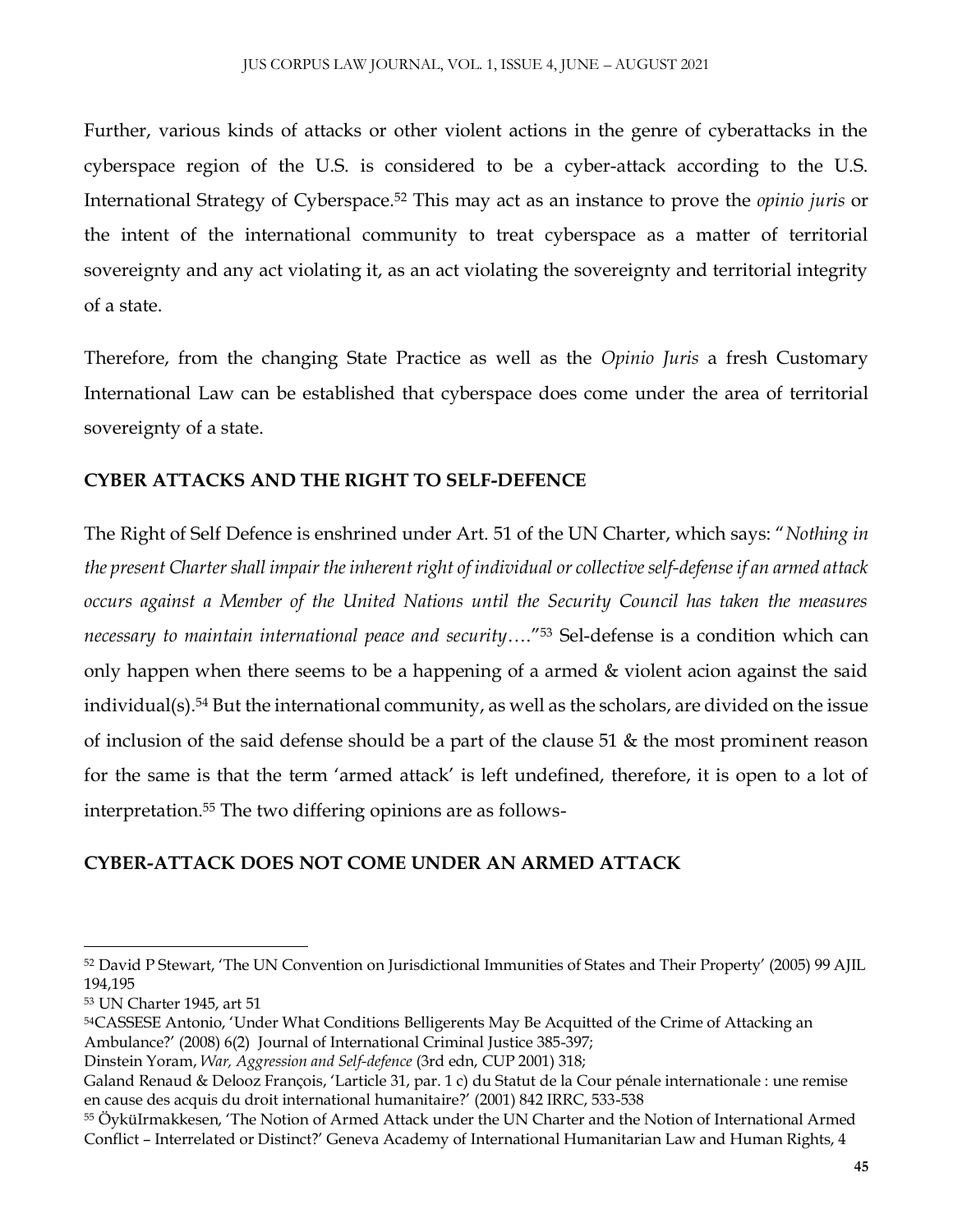Geneva Convention of 1949,<sup>56</sup> a customary norm, is applicable wherever this is the slightest chance of a war or any such action of the said level.<sup>57</sup> Further, Article 49(1) defines 'attacks' as 'acts of violence against the adversary, be it in offense or be it in defense.<sup>58</sup> It should be seen that 'acts of violence' mean acts of warfare involving the use of violence means an immediate loss of life.<sup>59</sup> And, stealing important military or personal data by penetrating illegally into the ministry of defense's website, does not bring any immediate loss of lives, therefore it can't be an armed attack.<sup>60</sup>

An attack that results in large-scale adverse consequences alone does not qualify as an attack,<sup>61</sup> according to the International Group of Experts.<sup>62</sup> The ICJ in the *Nicaragua* case has explicitly mentioned that "mere frontier incidents" do not constitute armed attacks and are instead "fewer grave forms of use of force."<sup>63</sup> Further, the ICJ in the *Nicaragua*, *Oil Platforms,<sup>64</sup>* and *Armed Activities* cases,<sup>65</sup> interprets armed attack as "the gravest form of the use of force".<sup>66</sup> And most importantly, the conventional view on armed attack involves, an act of mobilizing arms violating a country's sovereignty and borders.<sup>67</sup>

Following the principle above, it can be said that a cyber-attack which unlike a traditional armed attack does not violate the territorial borders of a country, plus they are not capable of damaging the lives of people directly, therefore, it cannot be regarded as of that level which goes over the top of the present situation. So, a cyber-attack isn't an equivalent to a situation of an attack

<sup>56</sup> Michael N Schmitt, Tallinn Manual on the International Law Applicable to Cyber Operations, in *Tallinn Manual On The International Law Applicable To Cyber Operations* 9, 27 (2 edn, 2017)

<sup>57</sup> International Committee of the Red Cross (commentary), Geneva Convention, art 2, ¶1, 20

<sup>58</sup> Protocol Additional to the Geneva Conventions of 12 August 1949, and Relating to the protection of victims of International Armed Conflicts (Protocol I), art 49(1), June 8, 1977, 1125 UNTS [hereinafter Additional Protocol I] <sup>59</sup> ICRC, 'Constraints on the Waging of War' (*Introduction to International Humanitarian Law¸* March 2001)

[<sup>&</sup>lt;https://www.loc.gov/rr/frd/Military\\_Law/pdf/Constraints-waging-war.pdf>](https://www.loc.gov/rr/frd/Military_Law/pdf/Constraints-waging-war.pdf) accessed 18 May 2021 <sup>60</sup> Joyner and Lotrionte, 'Information Warfare' 855

<sup>61</sup> Schmitt (n 1) 91

<sup>62</sup> *Ibid*

<sup>63</sup> *US v Nicaragua*, ICJ Reports 1986, ¶ 91

<sup>64</sup> *Nicaragua* (n 26)

<sup>65</sup> Schimdt (n 27)

<sup>66</sup> *ibid* ¶ 191

<sup>67</sup> *DRC v Congo* [2005] ICJ REP 168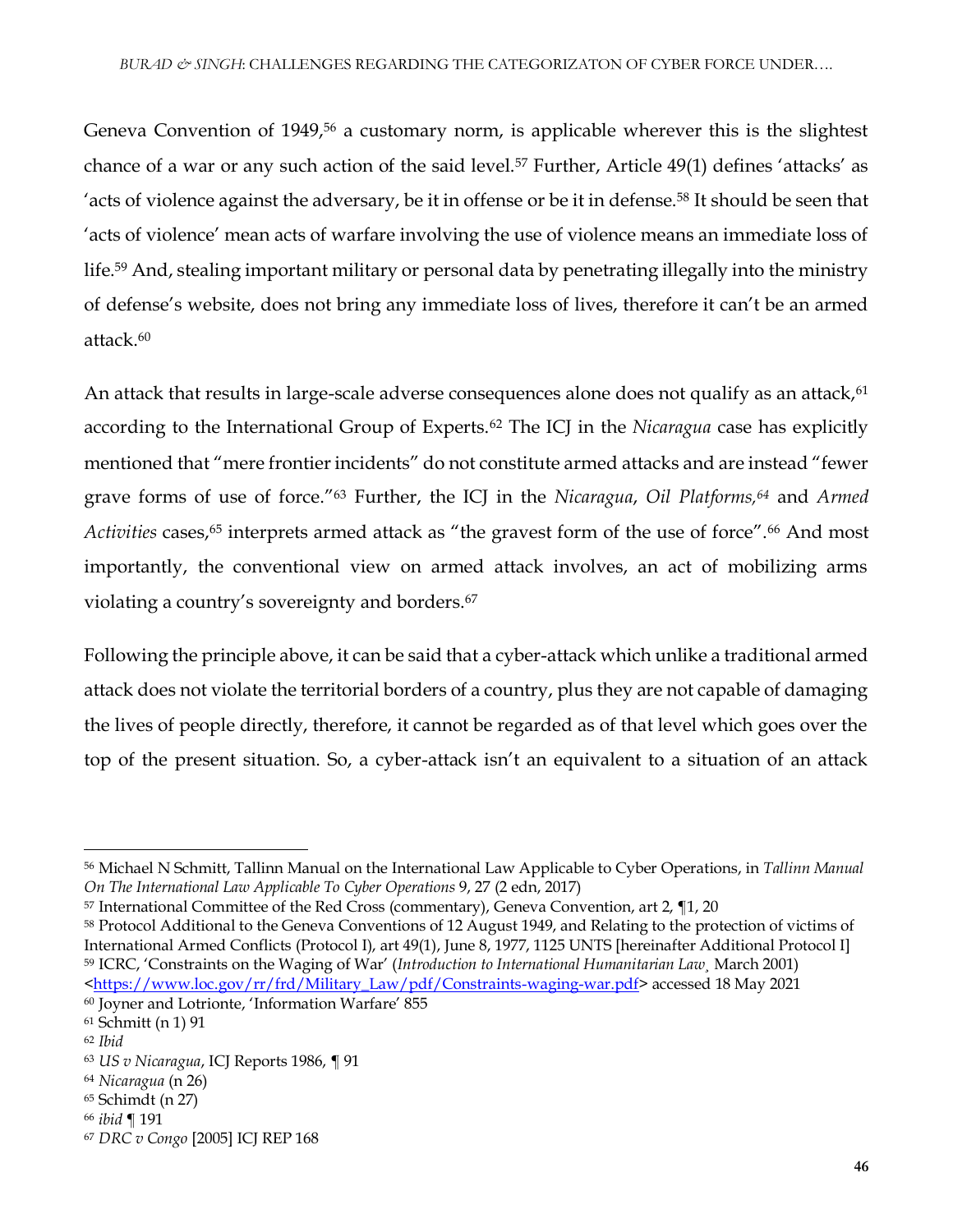containing large amounts of armour. Hence, no Right of Self Defense arises in cases of a Cyber Attack.

#### **CYBER ATTACK DOES CONSTITUTE AN ARMED ATTACK**

*Contrary* to the above, 'so called' obsolete criterion of an armed attack, the trans-border element is given most importance. This criterion, unlike the traditional view, is always fulfilled when a country performs a cyber-attack on another one.<sup>68</sup> Also, there's no particular, exact or right definition of an Armed Attack given in the UN Charter.<sup>69</sup> But at the same time, ICJ made it clear that Article 51 applies to any 'Use of Force irrespective of the weapon used.<sup>70</sup> Karl Zemanek an emeritus professor of law in his works clearly and persuasively notes that, 'it is not the device or devices used which matters, it's the intent is what matters the first and foremost and then the effect matters', any utilisation of a device that ends with the extensive damage to private lives,<sup>71</sup> and destruction to property can be considered as Armed Attack.<sup>72</sup> According to the ICJ, "trifling border instances" lack the required intensity to be classified as one to be called an attempted attack $(s)$ .<sup>73</sup>

Nevertheless, the Law doesn't define the boundaries of what constitutes an attempted assault in a particularly precise way; rather, the Oil Platforms decision suggests that the level of severity is a fluid one which is contingent on the individual particular instances.<sup>74</sup>

It is to be noted that,<sup>75</sup> it is the scale and effect of any act that qualifies it as an Armed Attack.<sup>76</sup> Therefore, any cyber-attack which raises to the level of conventional attack i.e., destroying lives of common people of the target country, or violating the sovereignty of any state, then that attack

<sup>68</sup> Michael N Schmitt, Tallinn Manual on the International Law Applicable to Cyber Operations, In *Tallinn Manual On The International Law Applicable To Cyber Operations* 340 (2 edn, 2017)

<sup>69</sup> *Nicaragua* (n 64) ¶ 176

<sup>70</sup> *Nuclear Weapons* (n 21) ¶ 39

<sup>71</sup> Karl Zemanek, 'Armed Attack', *Max Planck Encyclopedia of Public International Law,* (2012) Vol 1, pp. 599

<sup>72</sup> The UN high level panel on Threat, Challenges and Changes, SC Res 1368 and SC Res 1373, UN

Doc/AA/59/565, 2 Dec 2004, ¶ 14

<sup>73</sup> *Nicaragua* (n 64) ¶ 195

<sup>74</sup> Ruys (n 28) 143

<sup>75</sup> Marco Roscini, *Cyber Operations and the use of Force in International Law* (OUP 2016) 73

<sup>76</sup> Yoram Dinstein, 'Computer Network Attacks' 105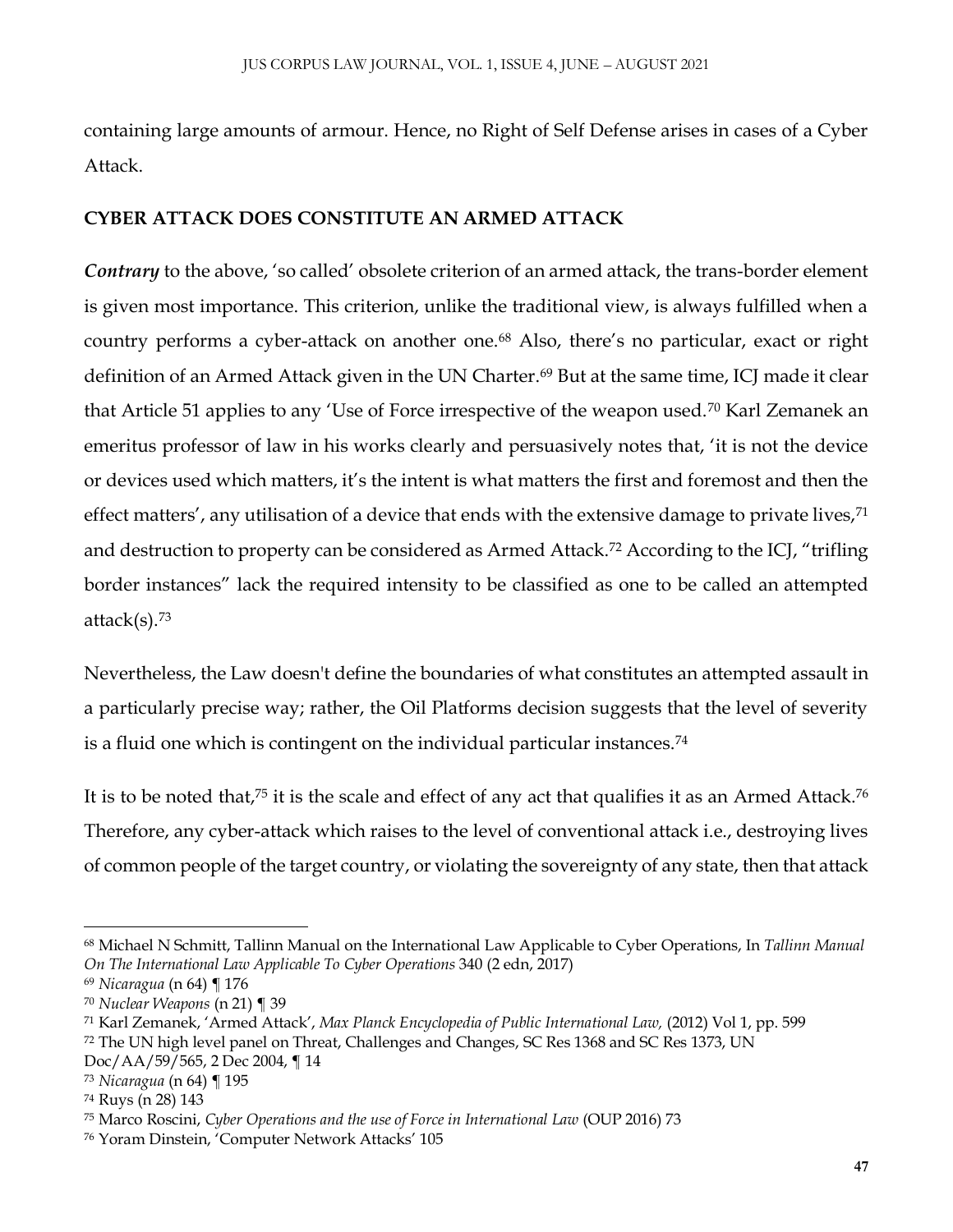can be qualified as an armed attack and would give rise to a right of self-defense under Article 51.

#### **ENIGMA OF ATTRIBUTABILITY**

Chapter two of the draft articles of state responsibilities<sup>77</sup> enshrines that if the conduct is done by a state authority or a person controlled or directed by the state or done due to default of state officials then the conduct is attributable to the state.<sup>78</sup> This essentially means that, if a state directly attacks another state through its functionaries or lets the non-state actors attack, willingly or negligently by not taking reasonable care, then only the state can be made liable for the attack.

Now, the question as to what the threshold of reasonable care should be. If we impose very high standards of reasonable care, then the states would have to breach the privacy of the individuals and convert into a surveillance state and if we put the threshold too low then the instances of cyber-attacks will keep on happening and there will be no one to hold responsible. Also, the extent of cyber technological advancements in the area of information technology would be a relevant factor while determining the standard of reasonable care for a country. For example, the standard of reasonable care should be much higher in Israel as compared to South Sudan. Therefore, there is no scope for making a universally applicable standard of reasonability.

To attribute an attack to a country we need to trace back the attack's origin, but with the technological advancements, tracing down and attributing the cyber-attack has become very problematic. There are two main questions related to attributability first is whether the attacks are initiated by a state or non-state actor and the second is whether the state from where the attack originated, is responsible or not. These questions are of immense importance because of the technological constraints. For instance, when the Chinese military hackers breached the firewalls of US department of defense servers to steal the blueprints of US Airforce jets, the US could not do anything at all because they could not prove that the Chinese government is behind

<sup>77</sup> Draft Articles on Responsibility of States for Internationally Wrongful Acts 2001

<sup>78</sup> *Ibid*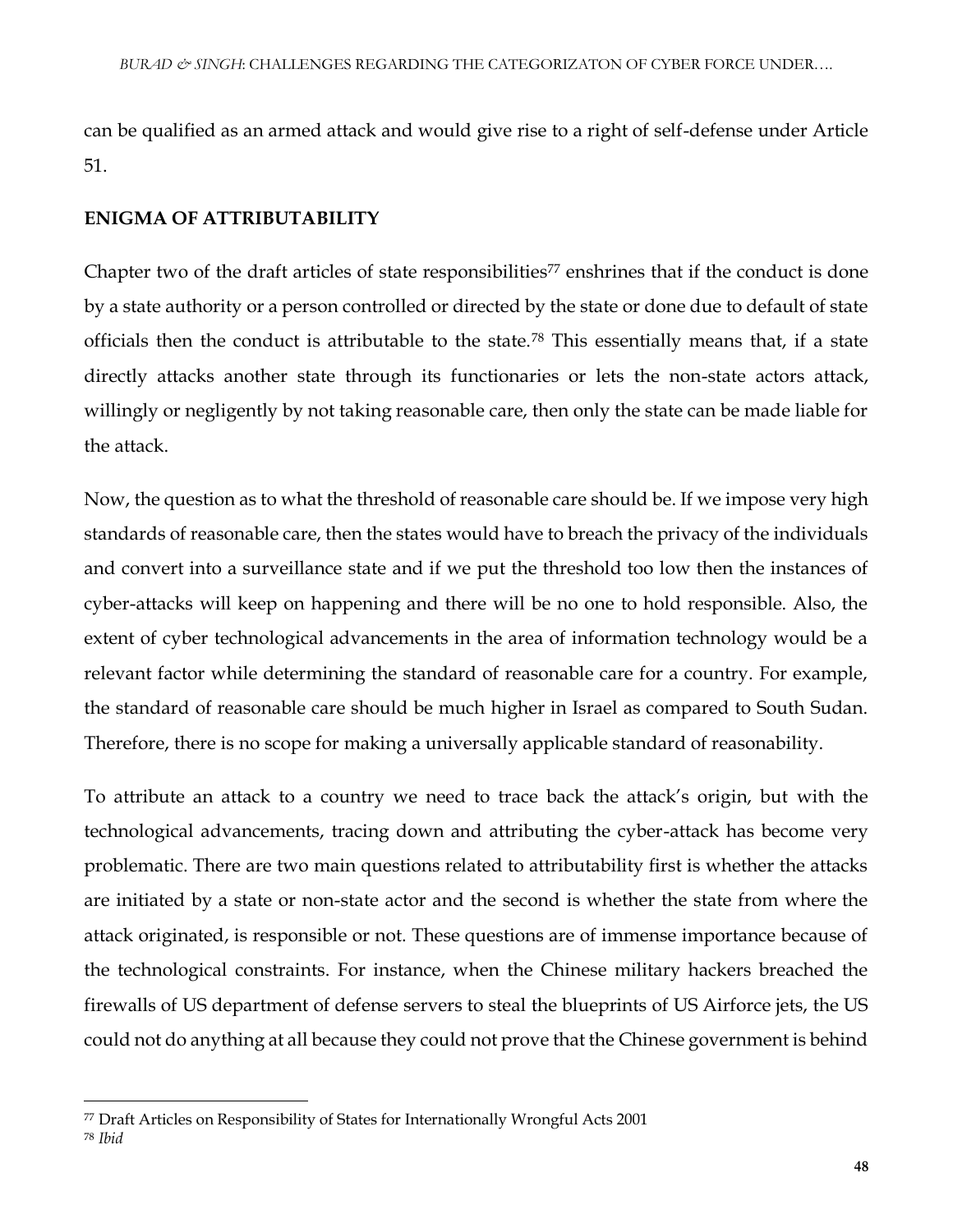the attacks, or these attacks were just routed through Chinese servers.<sup>79</sup> In another similar case, when there was a cyber-attack on Winter Olympic games of 2018 held in PyeongChang, South Korea, where according to US reports, the attackers were Russian military agency that routed the attack through a North Korean IP address to make it look like their belligerent neighbour launched the attack.<sup>80</sup>

The attackers use techniques such as virtual private networks, proxies, and onion routing which is sending data with numerous encryption layers which get redirected to different servers all over the world with the decryption of each layer. In this way, it becomes practically impossible to trace the attacks to their origin with certainty but sometimes these attackers make mistakes because of which they get caught, for example, one of the hackers of the infamous Lazarus group hacker Park Jin Hyok who got identified and charged by the US Department of Justice for the "WannaCry" malware outbreak and attempt to hack US defence contractor Lockheed Martin among other charges because he opened his mail on the Lazarus group's IP address.<sup>81</sup> The US alleged that the Lazarus group including Park Jin Hyok is sponsored by the North Korean government under Article 4 of ARSIWA because Park Jin Hyok was the employee of a Government-owned company in North Korea<sup>82</sup> but the same enigma of attributability would make it almost impossible to prove beyond reasonable doubt that the group is run by or supported by the North Korean government in any way. The threshold of proving beyond a reasonable doubt is the most important thing in attributing criminal liability to a state because a small misunderstanding can lead to a war with the wrong country. Therefore, we can conclude that there cannot be a universal law that defines the attributability, rather, we should create an international task force to investigate the matter for each case and will report directly to the UNSC.

<sup>79</sup> Richard Norton Taylor, 'Titan Rain - how Chinese hackers targeted Whitehall" (*The Guardian*, 5 September 2007) [<https://www.theguardian.com/technology/2007/sep/04/news.internet>](https://www.theguardian.com/technology/2007/sep/04/news.internet) accessed 19 May 2021

<sup>80</sup> Editorial, 'Winter Olympics hit by cyber-attack' (*BBC News*, 12 February 2018) [<https://www.bbc.com/news/technology-43030673>](https://www.bbc.com/news/technology-43030673) accessed 20 May 2021

<sup>81</sup> *US v Park Jin Hyok* MJ18-1479

<sup>82</sup> Catalin Cimpanu, 'How US authorities tracked down the North Korean hacker behind WannaCry' (*Zero Day*, 6 September 2018) [<zdnet.com/article/how-us-authorities-tracked-down-the-north-korean-hacker-behind](zdnet.com/article/how-us-authorities-tracked-down-the-north-korean-hacker-behind-wannacry/)[wannacry/>](zdnet.com/article/how-us-authorities-tracked-down-the-north-korean-hacker-behind-wannacry/) accessed 20 May 2021